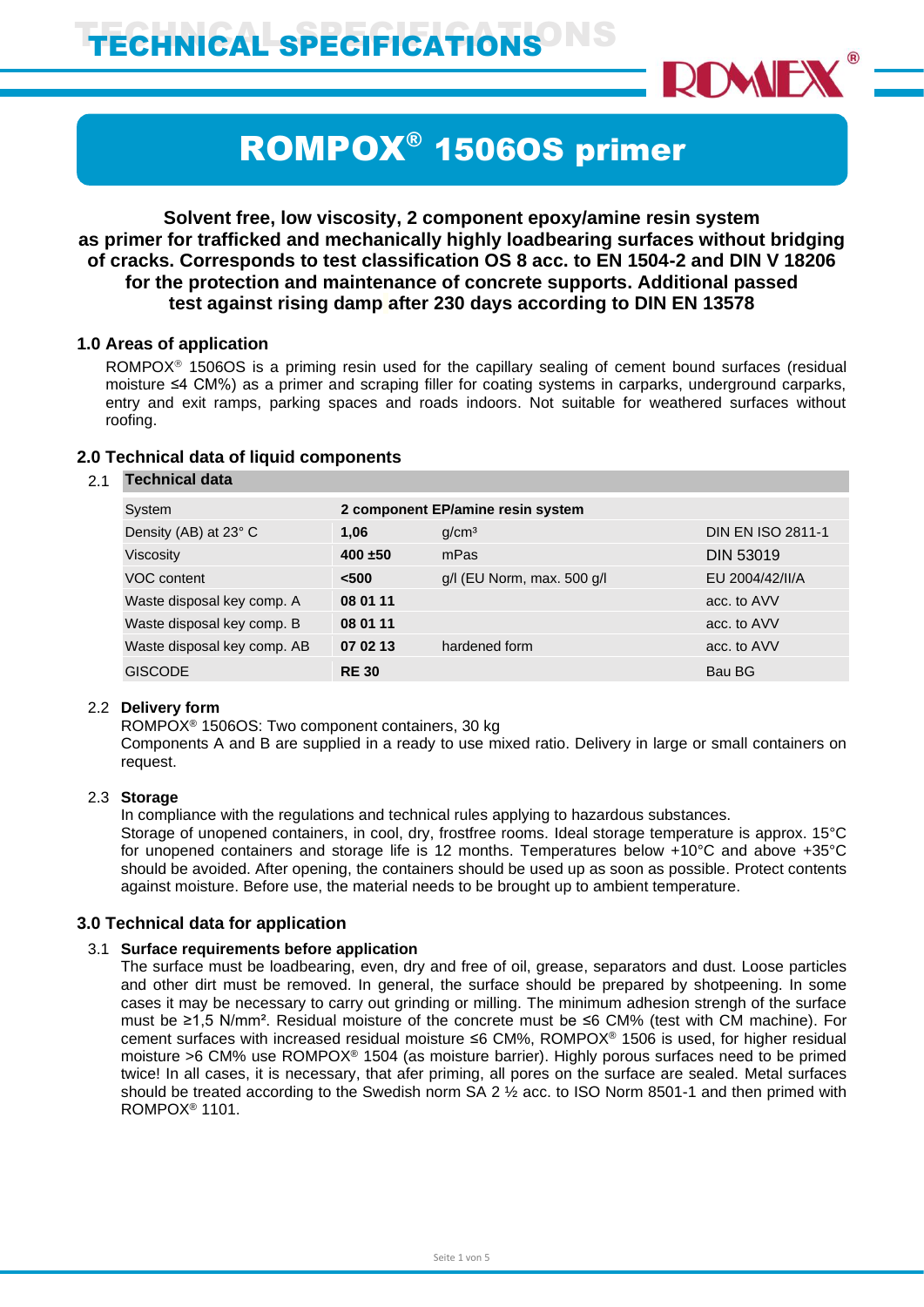

# 3.2 **Technical data for application**

| Mixing ratio A:B           |                | 100:50    | Weight parts |                              |
|----------------------------|----------------|-----------|--------------|------------------------------|
| Application time at        | $10^{\circ}$ C | 60        | minutes      | ROMEX <sup>®</sup> - Norm 04 |
|                            | $20^\circ$ C   | 30        | minutes      | ROMEX <sup>®</sup> - Norm 04 |
|                            | $30^\circ$ C   | 15        | minutes      | ROMEX <sup>®</sup> - Norm 04 |
| Pot time                   | $23^\circ$ C   | 30        | minutes      | ROMEX <sup>®</sup> - Norm 04 |
| Min. hardening temperature |                | $+10$     | °C           | Floor and air temperature    |
| Application temperature    |                | $15 - 30$ | °C           | Floor and air temperature    |
| Dewpoint distance          |                | $\geq$ 3  | °C           | Floor and air temperature    |
| Air humidity               |                | $\leq$ 75 | $\%$         | Relative air humidity        |

**Please note**: *The times mentioned in item 3.2 are approximations and will vary with differing ambient conditions*

#### 3.3 **Application instructions**

Component B (hardener) is poured completely into component A (resin) and stirred well using a slow rotating mixer (approx. 300 rpm diameter of whisk approx. 1/3 of the diameter of the container). In case of using part measurements (mix A component first, homogenously), these need to be weighed exactly using an electronic scale according to the stated mixing ratio. Mix only the quantity that can be used within the pot time. Do not use straight from the delivery container! Avoid mixing air into mixture. After mixing, pour into a clean container and stir again.

ROMPOX<sup>®</sup> 1506OS can be applied using rollers, squeegee or smoothing trowel.

*Please note: In case of surface and material temperatures below +15°C, or when going below the dewpoint distance, levelling and surface faults can occur as well as adhesion problems within the coating system!*

## 3.4 **Application example**

as **carpark coating OS 8 approx. 1.5mm** on cementbound surface

| <b>Work process</b>    | <b>Product</b>                                                                                  | <b>Consumption</b>                                                               | <b>Application</b>                                                                                                           |
|------------------------|-------------------------------------------------------------------------------------------------|----------------------------------------------------------------------------------|------------------------------------------------------------------------------------------------------------------------------|
| Surface preparation    |                                                                                                 |                                                                                  | see point 3.1                                                                                                                |
| <b>Primer</b>          | ROMPOX <sup>®</sup> 1506OS<br>Primer                                                            | $0.5 \text{ kg/m}^2$<br>min.                                                     | Flooding with rubber<br>squeegee and then rollers                                                                            |
| <b>Sprinkling</b>      | Firedried quartz sand<br>$\varnothing$ 0.3 - 0.8 mm<br>with<br>$\varnothing$ 0.7 - 1.2 mm<br>or | approx. $3-4$ kg/m <sup>2</sup>                                                  | Sprinkle liberally, (after<br>hardening, brush off and<br>vacuum)                                                            |
| <b>Topcoat sealant</b> | ROMPOX <sup>®</sup> 1005OS<br>Coating                                                           | $0.7 \text{ kg/m}^2$<br>min.<br>(with sprinkling 0,3-<br>$0,8$ kg/m <sup>2</sup> | With one lip hard rubber slider<br>and then level off sharply,<br>then rollers                                               |
|                        |                                                                                                 | min. $0,9-1,2$ kg/m <sup>2</sup><br>(with sprinkling with<br>$0.7 - 1.2$ mm)     | (due to environmental factors<br>often found in carparks, the<br>consumption of this grainsize<br>is $>1.0 \text{ kg/m}^2$ ) |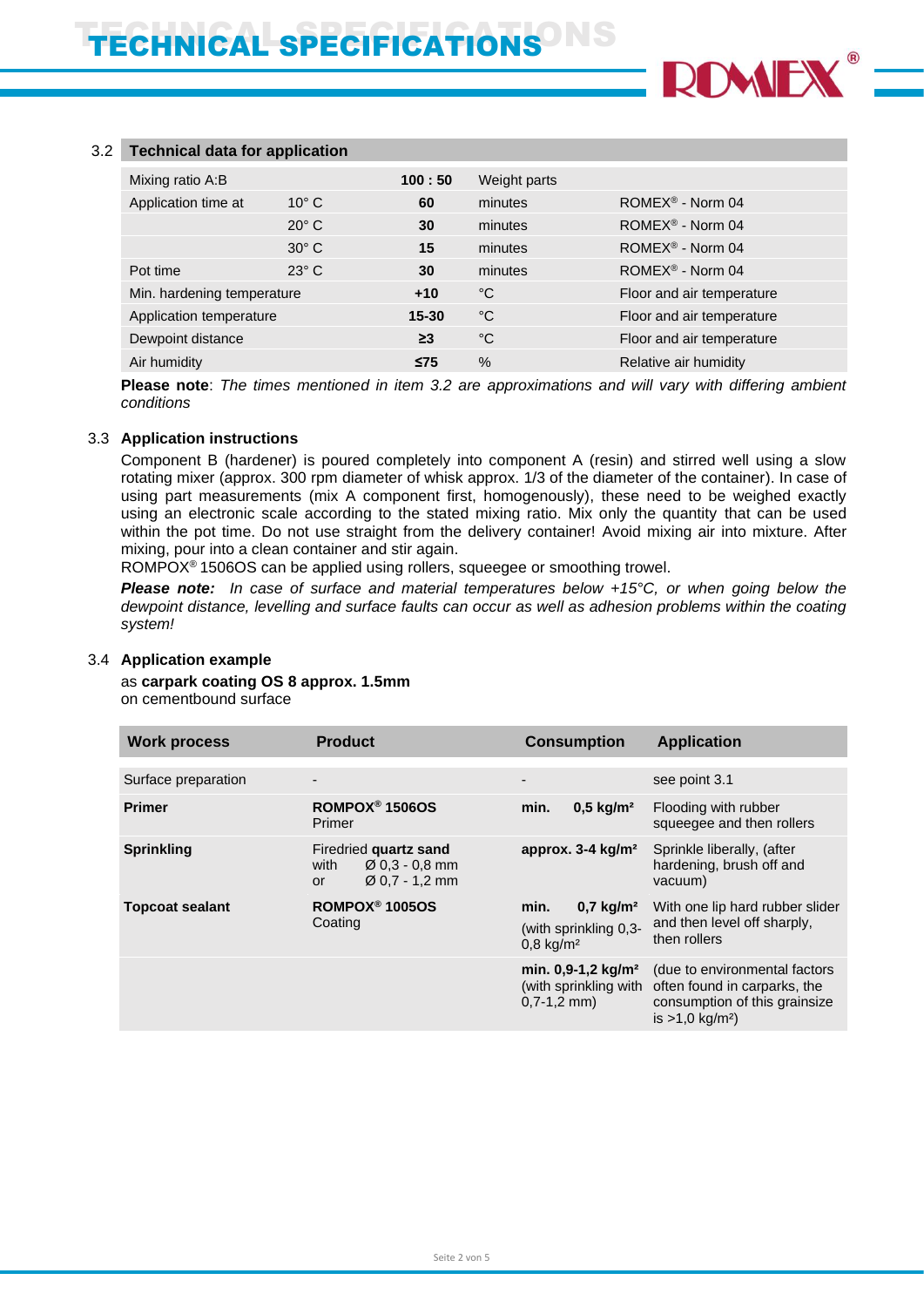

#### 3.5 **Application example**

as **carpark coating OS 8 approx. 2.5mm** on cementbound surface

| <b>Work process</b>    | <b>Product</b>                                                                                         | <b>Consumption</b>                                                                  | <b>Application</b>                                                                                                              |
|------------------------|--------------------------------------------------------------------------------------------------------|-------------------------------------------------------------------------------------|---------------------------------------------------------------------------------------------------------------------------------|
| Surface preparation    |                                                                                                        |                                                                                     | see point 3.1                                                                                                                   |
| <b>Primer</b>          | ROMPOX <sup>®</sup> 1506OS<br>Primer                                                                   | $0,3$ kg/m <sup>2</sup><br>min.                                                     | Flooding with rubber<br>squeegee and then rollers                                                                               |
| <b>Sprinkling</b>      | Firedried quartz sand<br>$\varnothing$ 0.1 - 0.5 mm<br>with                                            | approx. 3 kg/m <sup>2</sup>                                                         | Sprinkle liberally, (after<br>hardening, brush off and<br>vacuum)                                                               |
| <b>Scraping filler</b> | ROMPOX <sup>®</sup> 1506OS<br>Coating                                                                  | min.<br>$0,5$ kg/m <sup>2</sup><br>(with sprinkling<br>with 0,3-0,8 mm)             | With one lip hard rubber slider<br>and then level off sharply,<br>then rollers                                                  |
| <b>Sprinkling</b>      | Firedried quartz sand<br>$\varnothing$ 0.3 - 0.8 mm<br>with<br>$\varnothing$ 0,7 - 1,2 mm<br><b>or</b> | approx. $3-4$ kg/m <sup>2</sup>                                                     | Sprinkle liberally, (after<br>hardening, brush off and<br>vacuum)                                                               |
| <b>Topcoat sealant</b> | ROMPOX <sup>®</sup> 1005OS<br>Coating                                                                  | $0.7$ kg/m <sup>2</sup><br>min.<br>(with sprinkling 0,3-<br>$0,8$ kg/m <sup>2</sup> | With one lip hard rubber slider<br>and then level off sharply,<br>then rollers                                                  |
|                        |                                                                                                        | min. 0,9-1,2 kg/m <sup>2</sup><br>(with sprinkling with<br>$0,7-1,2$ mm)            | (due to environmental factors<br>often found in carparks, the<br>consumption of this grainsize<br>is $>1,0$ kg/m <sup>2</sup> ) |
|                        |                                                                                                        |                                                                                     |                                                                                                                                 |

#### 3.6 **Application example**

as **carpark coating OS 8 approx. 2.5mm** on cementbound surface

| <b>Work process</b>    | <b>Product</b>                                                                                  | <b>Consumption</b>                                                                  | <b>Application</b>                                                                                                           |
|------------------------|-------------------------------------------------------------------------------------------------|-------------------------------------------------------------------------------------|------------------------------------------------------------------------------------------------------------------------------|
| Surface preparation    | $\overline{\phantom{a}}$                                                                        | $\overline{\phantom{a}}$                                                            | see point 3.1                                                                                                                |
| <b>Primer</b>          | ROMPOX <sup>®</sup> 1506OS<br>Primer                                                            | $0.8 \text{ kg/m}^2$<br>min.                                                        | Flooding with rubber<br>squeegee and then rollers                                                                            |
| <b>Sprinkling</b>      | Firedried quartz sand<br>$\varnothing$ 0.3 - 0.8 mm<br>with<br>$\varnothing$ 0,7 - 1,2 mm<br>or | approx. $3-4$ kg/m <sup>2</sup>                                                     | Sprinkle liberally, (after<br>hardening, brush off and<br>vacuum)                                                            |
| <b>Topcoat sealant</b> | ROMPOX <sup>®</sup> 1005OS<br>Coating                                                           | min.<br>$0,7$ kg/m <sup>2</sup><br>(with sprinkling 0,3-<br>$0,8$ kg/m <sup>2</sup> | With one lip hard rubber slider<br>and then level off sharply,<br>then rollers                                               |
|                        |                                                                                                 | min. $0.9 - 1.2$ kg/m <sup>2</sup><br>(with sprinkling with<br>$0,7-1,2$ mm)        | (due to environmental factors<br>often found in carparks, the<br>consumption of this grainsize<br>is $>1.0 \text{ kg/m}^2$ ) |

**Attention! When applying according to Rili-SIB (2001), the corresponding AbP should be heeded. According to DIN V 18026 instructions for application.**

*Depending on ambient temperature, consumption may vary. At temperatures below 15 °C, there will be higher material consumption.*

#### 3.7 **Cleaning**

Each time work is interrupted, clean all tools and equipment with a general solvent (i.e. ethanol, white spirits.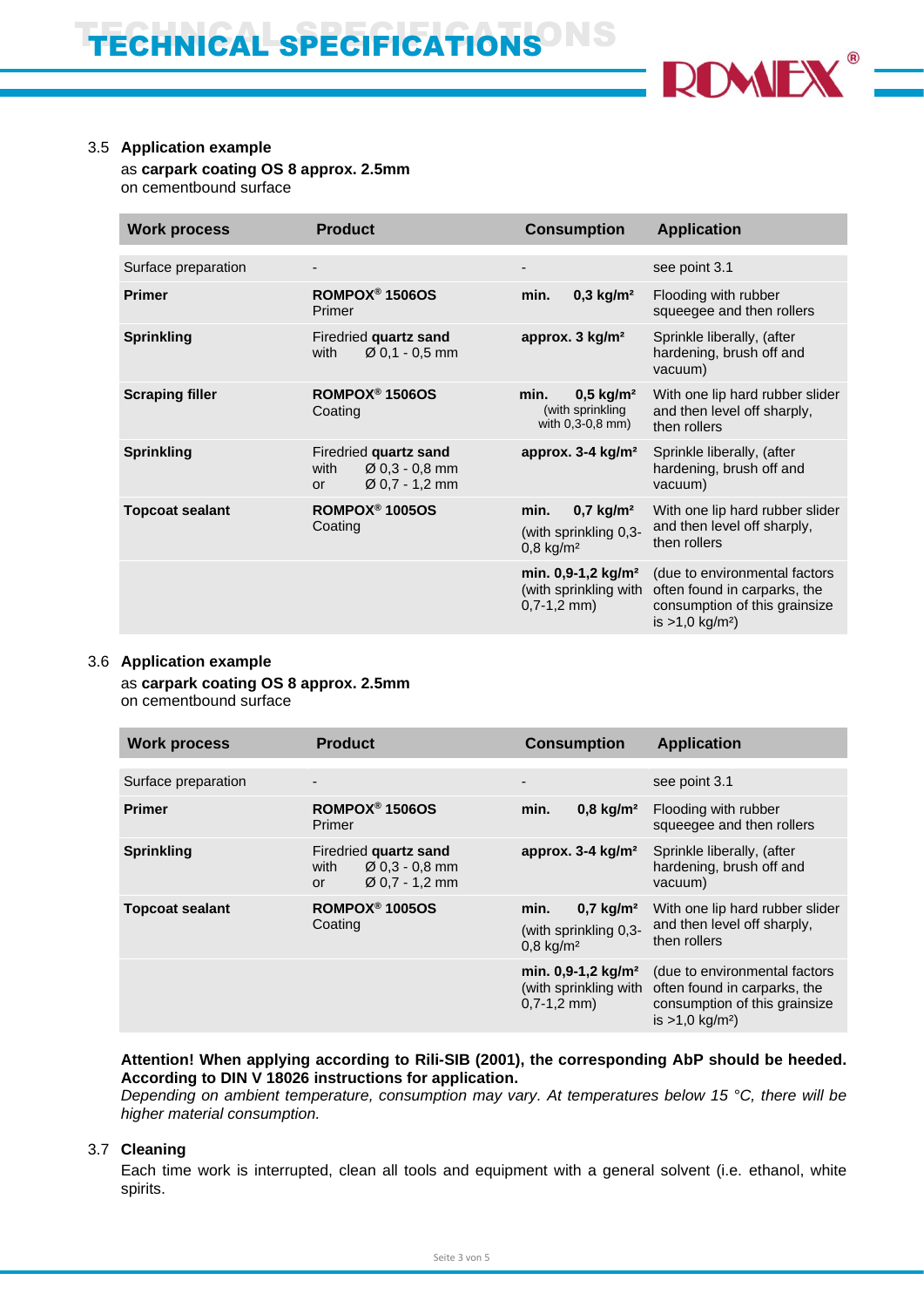

# **4.0 Technical data of hardened product**

| 4.1 | <b>Technical data of hardened product</b> |       |           |                    |                              |
|-----|-------------------------------------------|-------|-----------|--------------------|------------------------------|
|     | Re-application at                         | 23 °C | $8 - 48$  | $min. / max.$ hrs. | ROMEX <sup>®</sup> - NORM 07 |
|     | Can be walked on at 23 °C                 |       | 24        | hrs.               | ROMEX <sup>®</sup> - NORM 07 |
|     | Fully hardened at 23 °C                   |       | >7        | days               | ROMEX <sup>®</sup> - NORM 07 |
|     | Compressive strength:                     |       | >90       | N/mm <sup>2</sup>  | <b>DIN EN 1015-11</b>        |
|     | Bending tensile strength:                 |       | >60       | N/mm <sup>2</sup>  | <b>DIN EN 1015-11</b>        |
|     | Shore-D-Hardness 23 °C                    |       | ±80       | Shore-D            | <b>DIN 53505</b>             |
|     | Abrasion (Taber Abrasion)<br>1000g/CS10   |       | $15 - 30$ | mg                 | <b>DIN EN ISO 438-2</b>      |

#### 4.2 **Properties of coating**

- low viscosity
- very high abrasion resistance
- good penetration
- fillable with firedried quartz sand
- solvent free
- can be used universally as a primer and scraping filler
- transparent light yellow red brownish

*Note: If possible, always use material from the same production batch, especially on visible surfaces, as material from different production batches, may have slightly differing colour nuances. Hardened, liquid plastics are subjected to environmental factors i.e. UV rays and can thus change visually after hardening (i.e. yellowing, loss of gloss, white discolouration). The functioning of the industrial floor is not affected by this and does not constitute a fault. The colours of the products depend on raw materials and production methods and may have slight deviations compared to the RAL colours. It cannot be guaranteed that there will be exact matching of RAL colours.*

## **5.0 Safety instructions**

The products contain reactive materials and are partly hazardous to health in a non-hardened state. The hardener components can cause burns due to high alkali content. It can also cause irritation or skin sensitization. Avoid skin contact. If the product does get onto the skin, wash well with soap and water. If the product gets into the eyes, rinse well with water (keep an eye wash bottle on site) and seek medical treatment immediately. The guidelines in the regulations of handling hazardous materials apply as well as information sheets provided by the professional association of the chemical industry (i.e. BG-Bau, BGR 227 "Handling of epoxy resins"). Exact details on the handling of this product can be found in the safety data sheet for ROMPOX® 1506OS, comp. A and B.

#### **6.0 Important instructions: CE identification**

According to EC certificate from the works own production control, no. 1119-CPD-13111, KIWA Polymer Institut GmbH, 65439 Flörsheim-Wicker, it is confirmed that all regulations regarding the certification of the works own production control, described in enclosure ZA for the norm DIN EN 1504-2, issue 01/2005 have been applied.